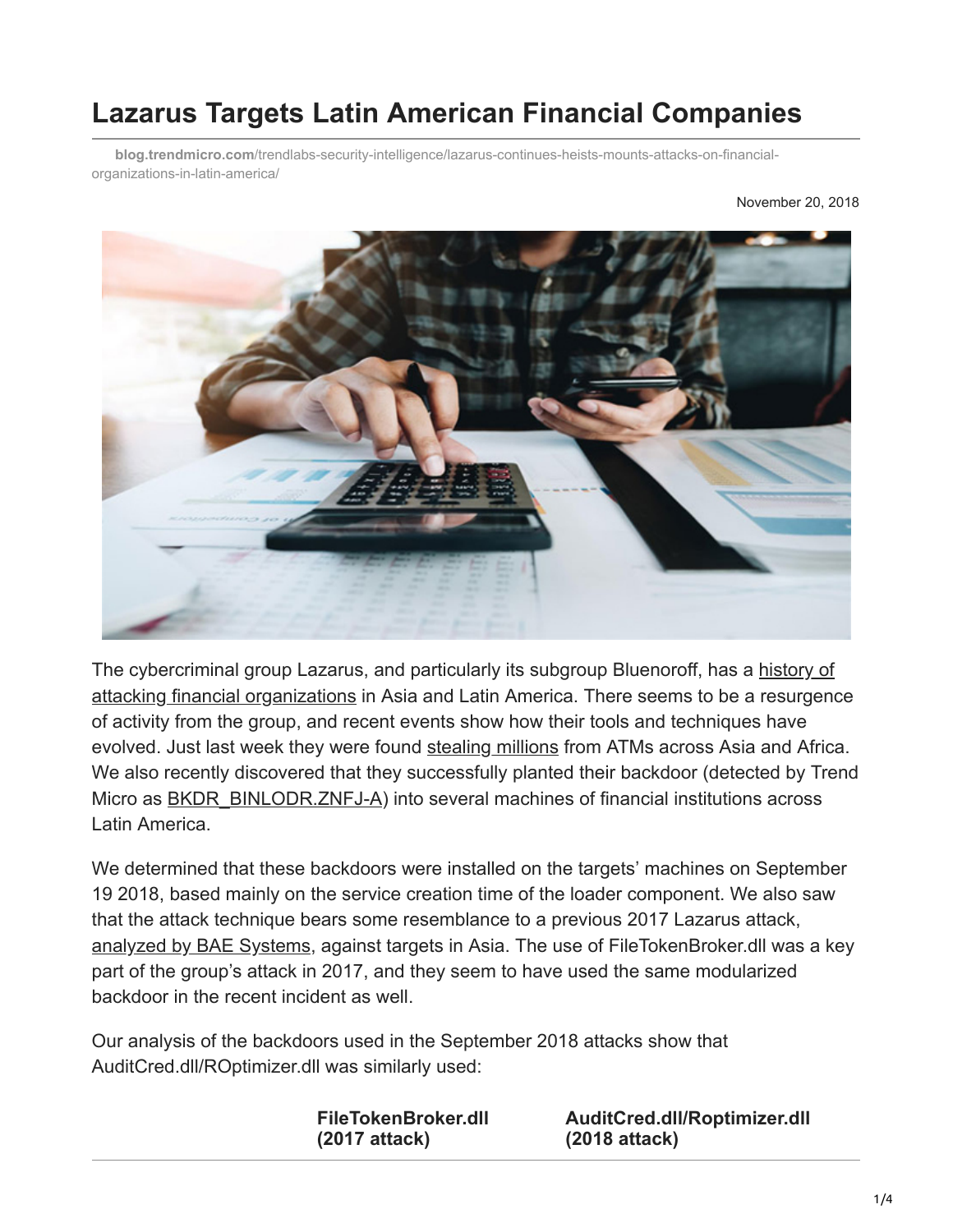| <b>Launch Method</b>                       | Service                      | Service                                     |
|--------------------------------------------|------------------------------|---------------------------------------------|
| <b>Function</b>                            | Loader Component             | Loader Component                            |
| <b>Working directory</b>                   | %Windows%\System32           | %Windows%\System32                          |
| <b>Loaded Component</b><br>Path            | %Windows%\System32\en-<br>US | %Program Files%\Common<br>Files\System\ado  |
| <b>Loaded Component</b><br><b>Blending</b> | Blends with mui files        | Blend with ActiveX data Object dll<br>files |

*Table1: Similarities of the Loader components in both incidents*

#### **Analysis of backdoors used in 2018**

The Lazarus group used a series of backdoors in their 2018 attacks, employing a complicated technique that involves three major components:

- **AuditCred.dll/ROptimizer.dll** (detected by Trend Micro as BKDR\_BINLODR.ZNFJ-A) – loader DLL that is launched as a service
- **Msadoz<***n***>.dll** (detected by Trend Micro as BKDR64\_BINLODR.ZNFJ-A) encrypted backdoor; **n = number of characters in the loader dll's filename**
- **Auditcred.dll.mui/rOptimizer.dll.mui** (detected by Trend Micro as TROJ\_BINLODRCONF.ZNFJ-A) – encrypted configuration file

### $\Box$

#### *Figure 1: Loading sequence of the modularized backdoor*

The loader DLL is installed as a service and uses different names (AuditCred and ROptimizer) on different machines. However, they still have the same capabilities and are essentially the same file. Its purpose is to load Msadoz<n>.dll in order to decrypt and execute it in memory.

#### **[Figure 2](https://blog.trendmicro.com/content/dam/trendmicro/global/en/migrated/security-intelligence-migration-spreadsheet/trendlabs-security-intelligence/2018/11/lazaruslatinamerica2.png)**

#### *Figure 2: AuditCred/ROptimizer Service*

If successfully installed, this particular backdoor poses quite a threat to its target. It is capable of the following functions:

- **Collect file/folder/drive information**
- **Download files and additional malware**
- **Launch/terminate/enumerate process**
- **Update configuration data**
- **Delete files**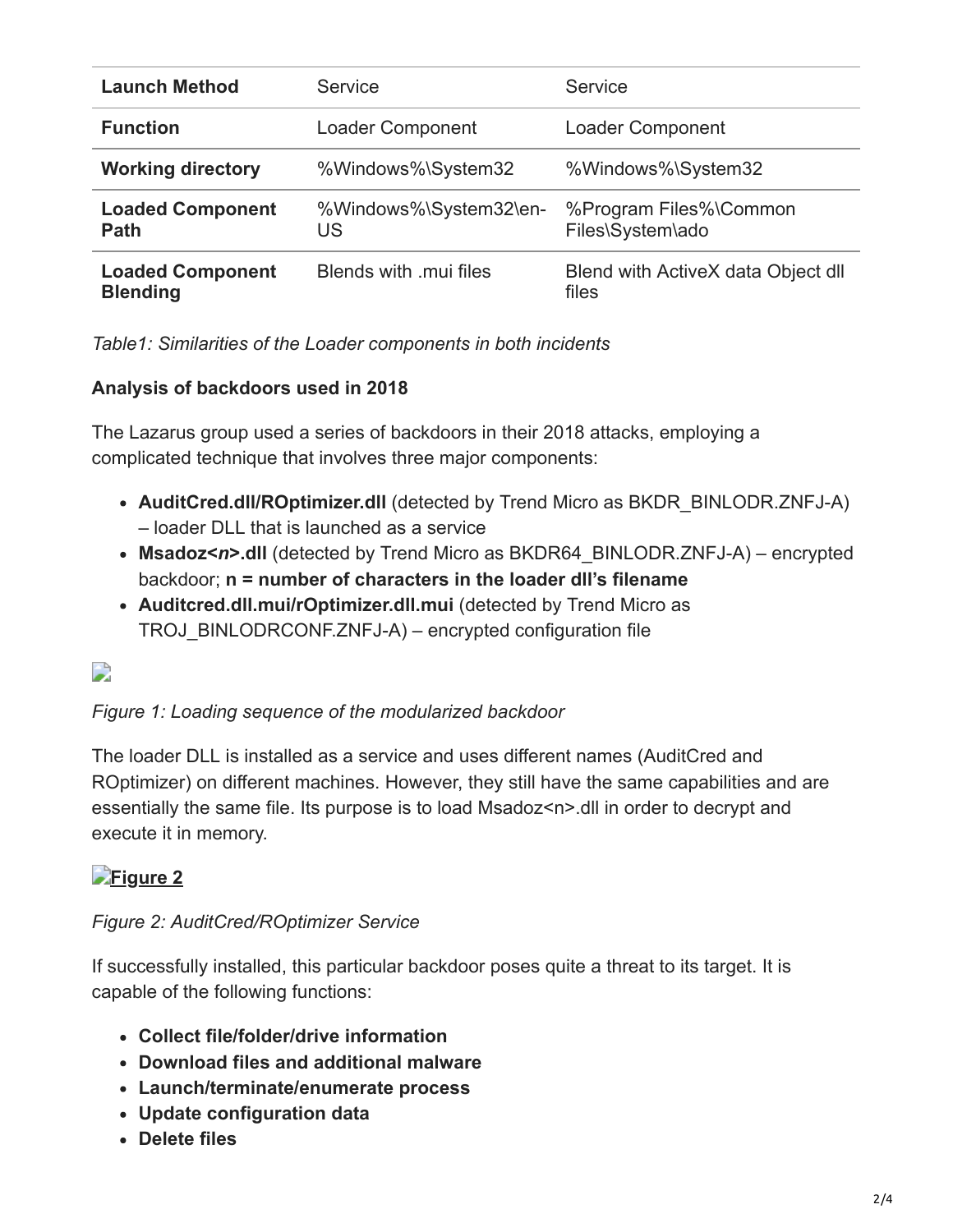- **Inject code from files to other running process**
- **Utilize proxy**
- **Open reverse shell**
- **Run in passive mode instead of actively connecting to the command and control (C&C) server, the backdoor will open and listen to a port then receive commands through it**

Once the backdoor is loaded, it will then load the encrypted configuration file Auditcred.dll.mui/rOptimizer.dll.mui to extract the C&C information and connect to it. The connection is necessary for conducting activities; and based on the backdoor's functions, these actions could be quite damaging to targets.

## **[Figure 3](https://blog.trendmicro.com/content/dam/trendmicro/global/en/migrated/security-intelligence-migration-spreadsheet/trendlabs-security-intelligence/2018/11/lazaruslatinamerica3.png)**

#### *Figure 3: The first step of decryption will perform XOR on one byte using the previous adjacent byte, starting from the last byte and excluding the first byte*

## **[Figure 4](https://blog.trendmicro.com/content/dam/trendmicro/global/en/migrated/security-intelligence-migration-spreadsheet/trendlabs-security-intelligence/2018/11/lazaruslatinamerica4.png)**

#### *Figure 4: The second step uses RC4, using the first 0x20 bytes from the result of the first step as the RC4 key*

## [Figure 5](https://blog.trendmicro.com/content/dam/trendmicro/global/en/migrated/security-intelligence-migration-spreadsheet/trendlabs-security-intelligence/2018/11/lazaruslatinamerica5.png)

### *Figure 5: Encrypted (Top) and decrypted (bottom) configuration file*

It is also important to note that while the loader component and the configuration file are located in the same directory (%windows%\system32), the encrypted backdoor is located in a different directory (%Program Files%\Common Files\System\ado). This complex setup makes it harder to detect and remove all the backdoors, and is more effective at hiding any activities.

The complexity and the capabilities of these backdoors present a tough problem for the targeted organizations. It is a sophisticated attack that needs equally sophisticated security solutions.

### Trend Micro Solutions

The Lazarus group is an experienced organization, methodically evolving their tools and experimenting with strategies to get past an organization's defenses. The backdoors they are deploying are difficult to detect and a significant threat to the privacy and security of enterprises, allowing attackers to steal information, delete files, install malware, and more.

These and other tools used by the Lazarus group can be mitigated by routinely scanning the network for any malicious activity to help prevent the malware from entering and spreading through an organization. In addition, educating employees and other key people in an